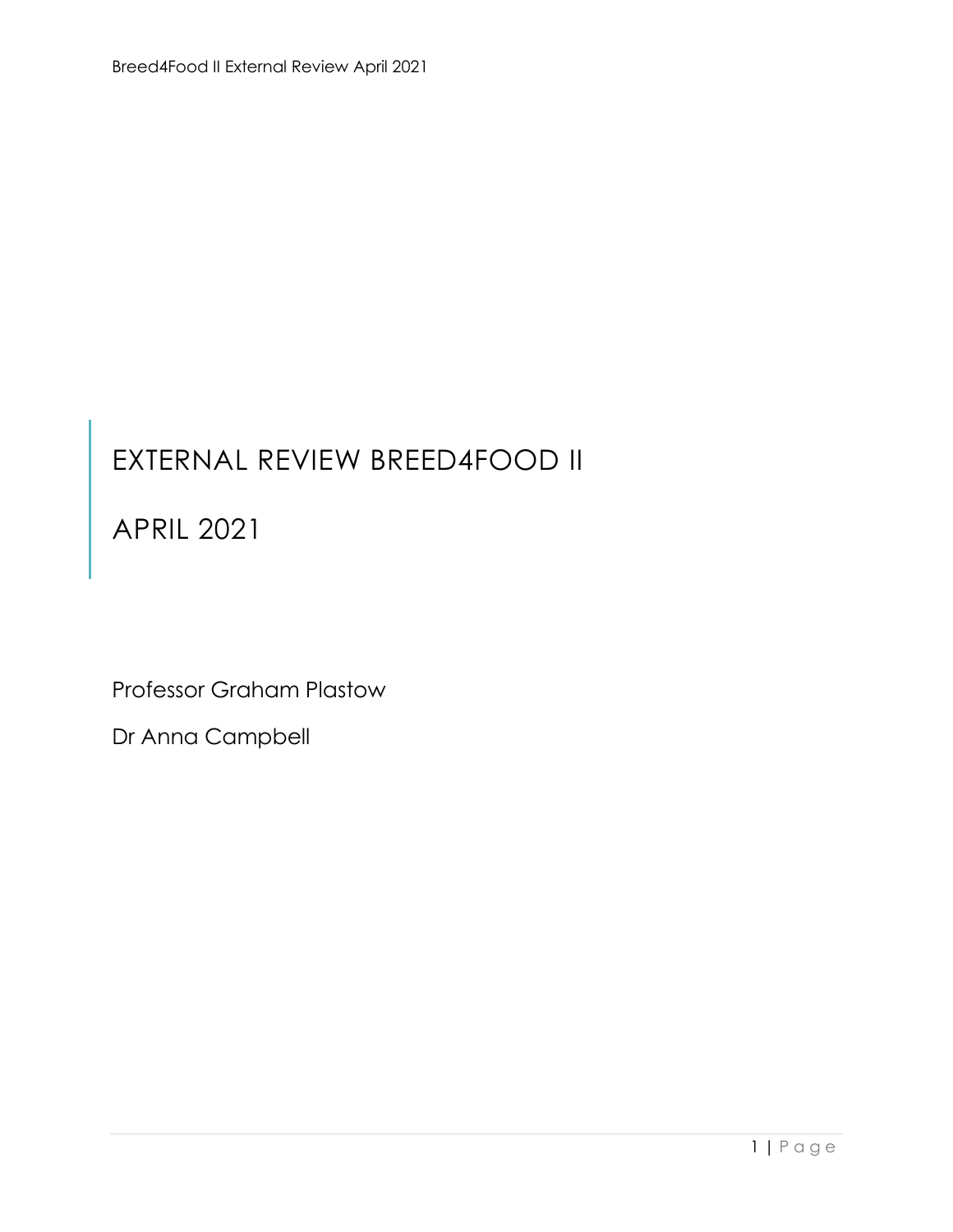# REPORT CONTENTS

| 2a. Develop new processes around project selection and management that |
|------------------------------------------------------------------------|
|                                                                        |
|                                                                        |
|                                                                        |
|                                                                        |
|                                                                        |
|                                                                        |
|                                                                        |
|                                                                        |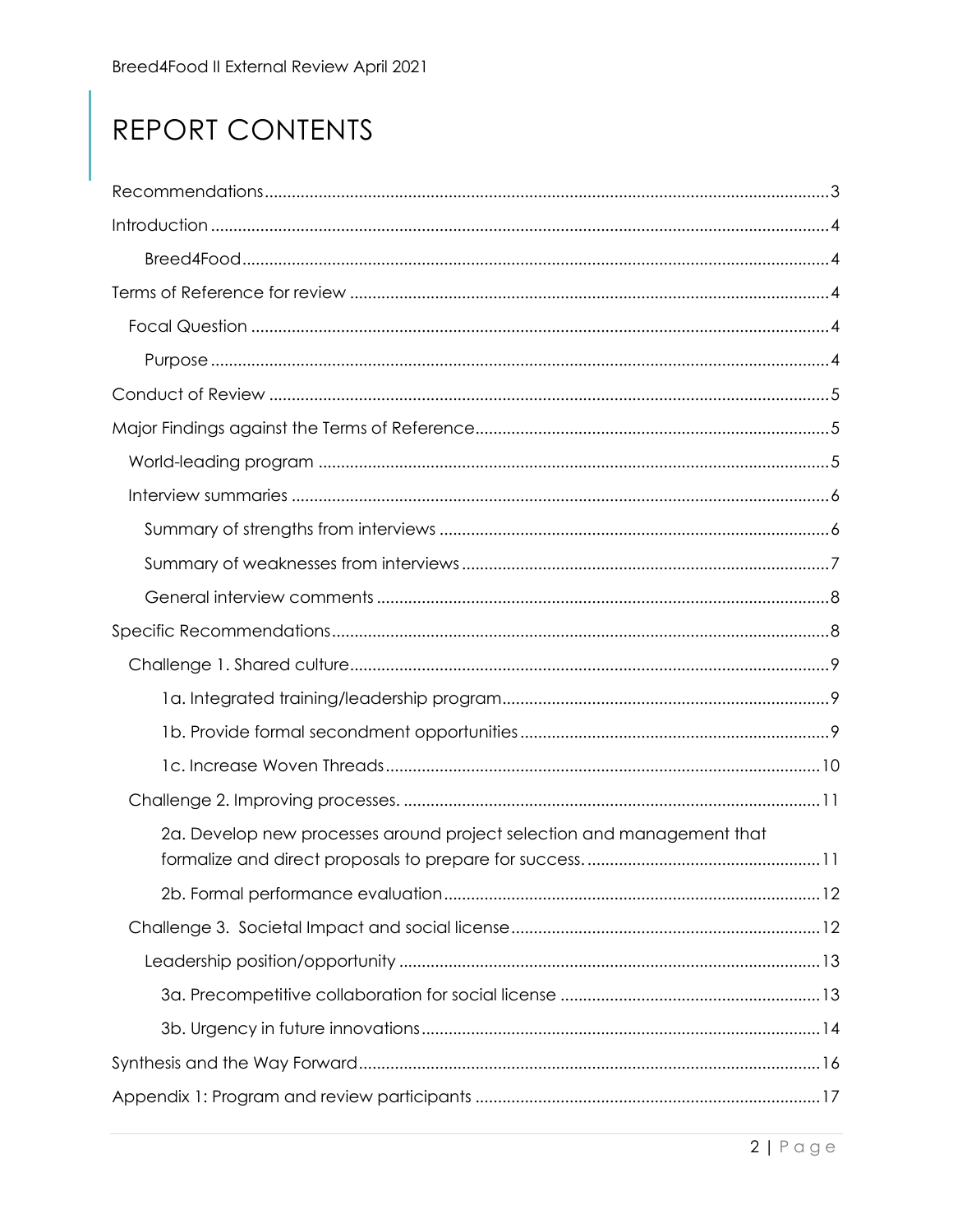## <span id="page-2-0"></span>RECOMMENDATIONS

This review is based primarily on a series of interviews with key partners and stakeholders together with a review of Breed4Food documentation including the proposal for Breed4Food III. We were asked to identify main steps that could be implemented to further improve the scientific quality and impact (business and society) of Breed4Food in the next 5 years.

We found the program to be world-leading, particularly in terms of developing and implementing genomics (and associated technologies) to optimize genetic selection programs.

Our recommendations for improvement are based around three areas of challenge identified by the review, these relate to areas of shared culture, improving processes and addressing societal impact and social license.

These are summarized here with specific recommendations and detailed examples of options provided within the report.

- 1. Although Breed4Food is very successful in generating and adopting new tools as well as training and recruiting "High Quality Personnel" into the subject area (at WUR and in industry), there is an opportunity to create a more inclusive "shared culture" to support greater efficiency and effectiveness of the work undertaken. This should be based around greater interaction within project teams and a formal training program that goes beyond technical skills to create leaders who can deliver "next-generation" businesses through multi-disciplinary and multi-cultural teams.
- 2. Weaknesses in project selection, management and leadership were identified that result in inefficiencies and the potential for frustration across the program. Formal processes should be established and documented and embedded within formal performance evaluation across Breed4Food and aligned with organizational procedures.
- 3. There are huge challenges facing livestock agriculture in the next 20 or 30 years. These are widely recognized and differ across individual countries, as well as the developed and developing world. These are therefore very complex issues that require approaches well beyond animal breeding and genetics in order to provide the desired societal impact. Although this need is identified within Breed4Food III, based on this review it is not deemed to go far enough to address the future challenges and create future businesses able to lead across this new terrain.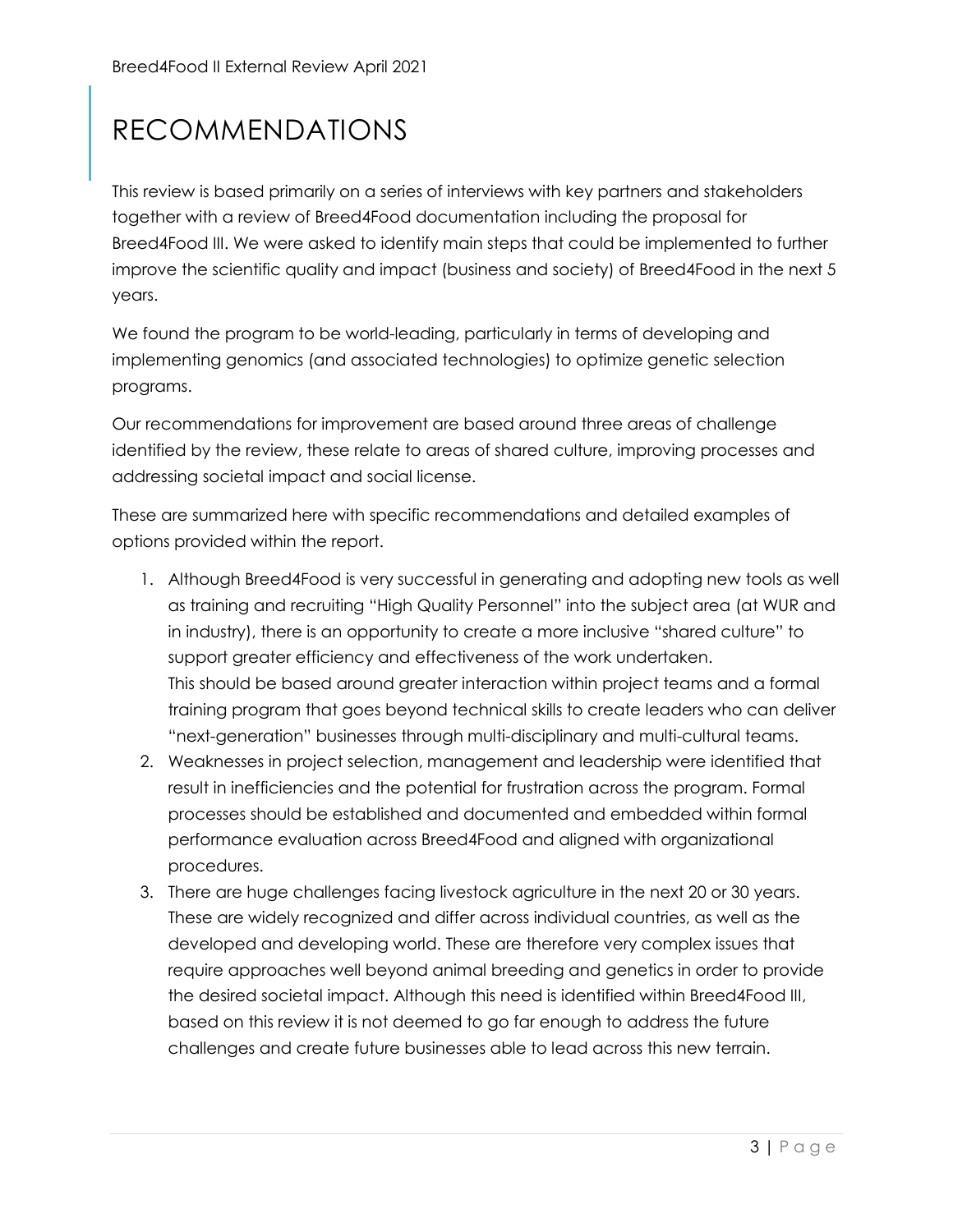## <span id="page-3-0"></span>INTRODUCTION

Over the past 9 years the Netherlands Government and private companies have coinvested to create a world class capability in animal breeding and associated technologies, in order to progress performance and sustainability in livestock production. The culmination of this investment is Breed4Food which is soon to enter its third phase.

#### <span id="page-3-1"></span>BREED4FOOD

Breed4Food is a consortium established by Wageningen University & Research and four international animal breeding companies:

- CRV (cattle);
- Hendrix Genetics (layers, turkeys, pigs, aquaculture and traditional poultry);
- Topigs Norsvin (pigs); *and*
- Cobb (broilers).

Breed4Food receives financial support from the Topsector Agri&Food and NWO.

The mission of the consortium Breed4Food is to develop novel genetics and genomics tools through innovative science, beneficial to the breeding, production and consumption of animal proteins with a strong commitment to responsible stewardship of animal resources.

### <span id="page-3-2"></span>TERMS OF REFERENCE FOR REVIEW

### <span id="page-3-3"></span>Focal Question

What are the main steps to take for the consortium Breed4Food to further improve the scientific quality and impact (business and society) of the joint research in the next 5 years?

#### <span id="page-3-4"></span>PURPOSE

The external review contributes to answering the focal question by providing recommendations for improving the scientific quality and impact (business and society) of the joint research of the consortium Breed4Food. More specifically, the board requests the external reviewers to rate and give recommendations on the following aspects:

- The scientific relevance of the performed research;
- The business relevance (in terms of R&D) of the research;
- The societal relevance of the research;
- The overall functioning of the Breed4Food consortium.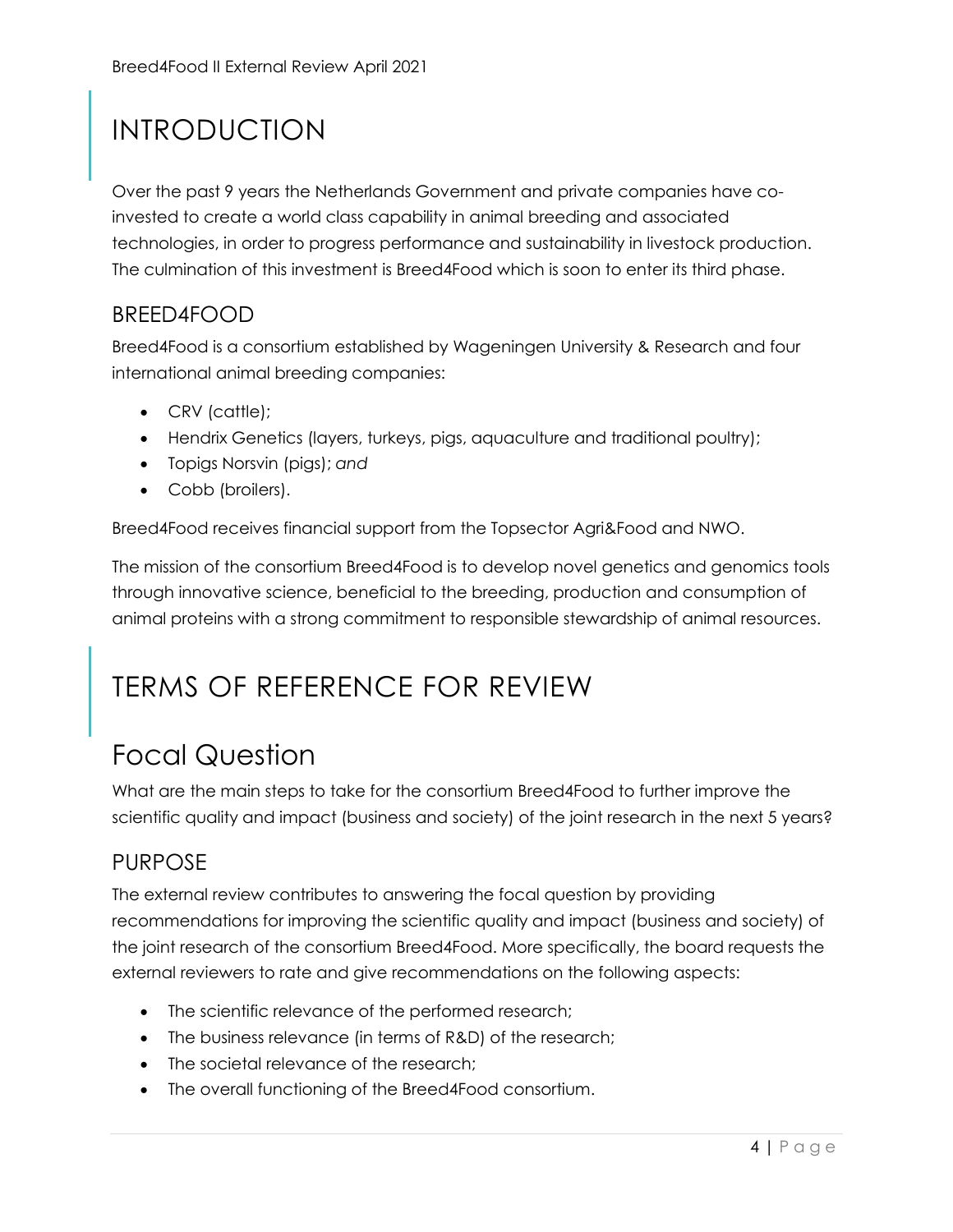The reviewers are also requested to give any other recommendations that will contribute to the focal question of the evaluation of Breed4Food II (2017-2020).

## <span id="page-4-0"></span>CONDUCT OF REVIEW

The external reviewers had online interviews with the following groups:

- 1. The program team (Roel Veerkamp, Mario Calus, Yvette de Haas) of the PPP Breed4Food II (and NWO-STW Breed4Food), 24<sup>th</sup> February.
- 2. The representatives of the industrial partners (Cobb, CRV, Hendrix Genetics, Topigs Norsvin) in the Working Group, 2nd March.
- 3. The funding agencies (TKI Agri&Food, Kees de Gooijer; and NWO, Lisette Krul) of the PPP Breed4Food II and III and NWO-TTW Breed4Food, 3rd March.
- 4. A group of Ph.D.s and other early-career researchers that participate in the project teams of both the themes 'Utilizing DNA information' and 'Precision Phenotyping,' 5<sup>th</sup> March.
- 5. The director Animal Sciences Group WUR (Jeroen Dijkman), 9th March.

In addition, summaries of interviews by the Manager of Breed4Food (Han Swinkels) with the Dutch Society for the Protection of Animals, the Ministry of Agriculture, Nature and Food quality, LTO Nederland (Dutch Farmers Organisation) and 'Vereniging Diervoederonderzoek Nederland (Dutch Society for Animal Feed Research)' were provided.

### <span id="page-4-1"></span>MAJOR FINDINGS AGAINST THE TERMS OF REFERENCE

### <span id="page-4-2"></span>World-leading program

Breed4Food is a world leading initiative in the area of livestock breeding, an initiative which has delivered a number of successful outcomes, both commercial and scientific.

There are few livestock programs internationally, which can boast successful collaboration of four commercial companies with a world-class university. The impact this has made on the livestock industry in the Netherlands, and internationally is tangible:

 The companies involved in Breed4Food have wide international reach - due to the nature of genetic improvement of livestock, improved genetics can be disseminated and scaled quickly around the world, creating considerable impact;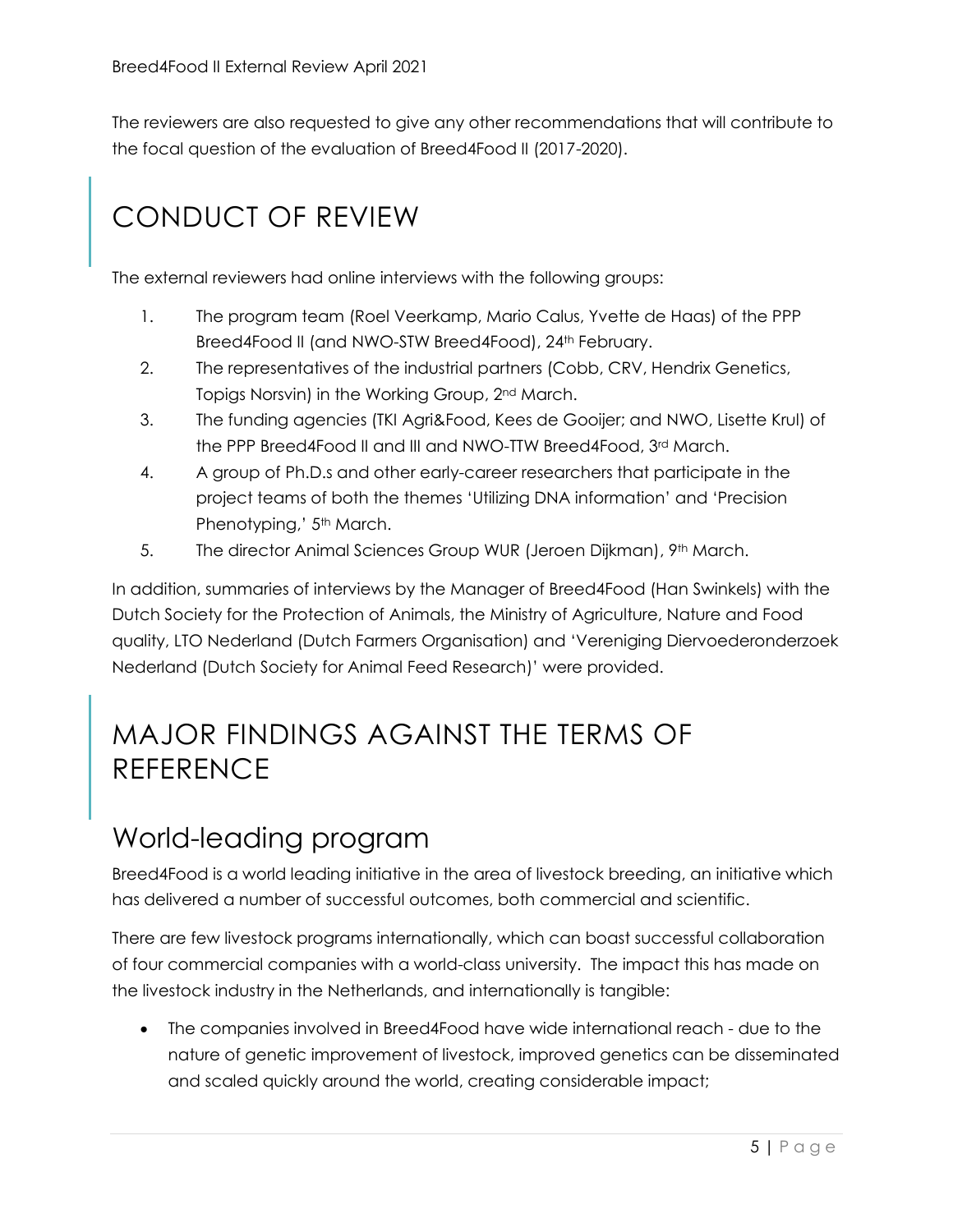- The program has produced a good number of peer-reviewed scientific publications, lifting the international knowledge base around discovery and implementation of animal breeding scientific research;
	- o Across these projects, 63 peer reviewed papers have been published, 86 conference contributions have been presented and 5 PhD theses have been successfully defended, while another 4 PhD students are ongoing.

The Breed4Food program has operated with a mindset of continuous improvement. This is evident in the changes to the structure of the program to incorporate industry needs in terms of the discovery pipeline. Specifically, the implementation of the "flexible zone" for the phenotyping program allows for companies to invest where they see the greatest return on their investment and it seeks to 'facilitate' cooperation between the involved Breed4Food partners and third parties (i.e. technical universities and other companies - high tech and in livestock production chain). This is working well so far, although there are some aspects still to be resolved regards intellectual property related matters and interests from non-investing parties once projects/products are realized i.e., how to integrate noninvesting companies should they have interests in re-entering project/s.

A real strength of the program is the interactivity across the organisations at multiple levels, but particularly for students and early-career researchers who clearly value the collaboration. Given that 75% of graduates transition into commercial entities, this crosspollination of ideas, thinking and implementation is vital.

"The work of the companies are more 'goal-oriented' whereas the academia are more hypothesis-driven. The orientation on goals has helped [researcher] to be more effective in his work as a scientist."

Michael Aldridge, early-career researcher, WUR-ABG

### <span id="page-5-0"></span>Interview summaries

#### <span id="page-5-1"></span>SUMMARY OF STRENGTHS FROM INTERVIEWS

- Breed4Food collaboration allows companies good access to talent and allows young talent to see a commercial path outside of academia;
	- o Talent paths could be enhanced with more visits/secondments etc;
- Genomics work is closer to application so easy to make fast progress via successful implementation;
- Company cross collaboration and connectivity is very important;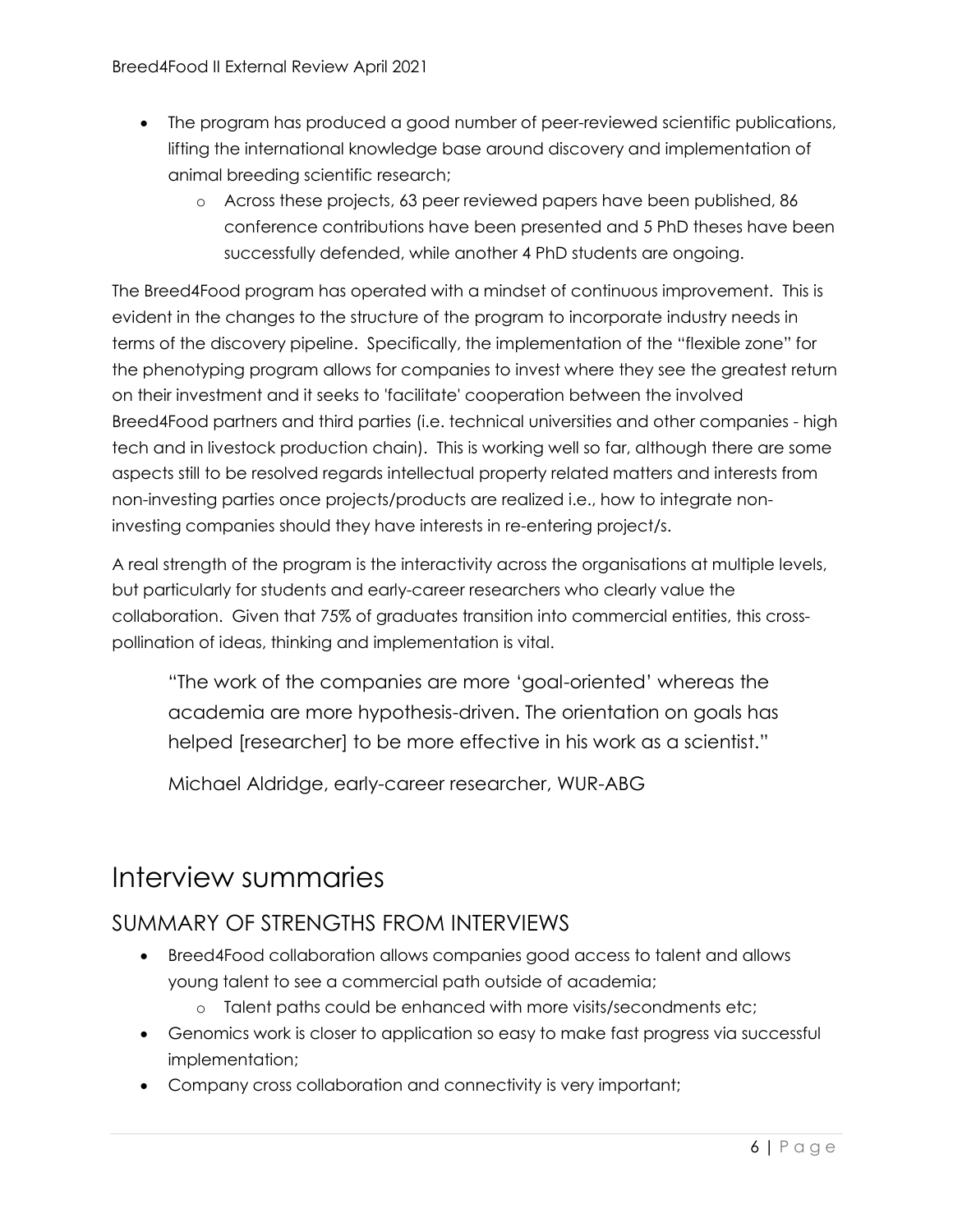- o Covid has impacted this so important to redress and maintain;
- Unique situation internationally for four companies to be able to work with one university in one industry program; in other parts of the world, one company is often forced to work with multiple research providers (within collaborative science bid programs) which is challenging for commercial success;
- Success of pre-competitive innovation is recognized;
- Diverse consortium different species, science and business;
- Strong network;
- Good success rate in follow-up of jobs: 75 % of the graduates work at WUR or one of the industrial partners;
	- o Came also at a time (2012) when there was little public interest in breeding and genomics research - Breed4Food is recognized as a flagship for PPP in NL; this includes the strong cooperation of WU and former DLO within WUR-ABG;
- Large scientific output plus tools for companies which they did not previously have access to.

#### <span id="page-6-0"></span>SUMMARY OF WEAKNESSES FROM INTERVIEWS

- Lack of alignment as to priorities, especially with longer term projects not always equal interest across companies plus hard to manage timelines/expectations;
	- o Flexible zone created to remedy this: however, could a better pre-project phase result in even stronger cooperation and better opportunities?;
- Less experienced project leaders had more challenges integrating/understanding commercial/company drivers;
	- o Need to look to remedy with more company shared leadership;
- Past collaboration with Feed4Food not a success, yet may be worth exploring given challenges re future use of human-edible feedstuffs;
- Program hierarchy can slow down/impede communication;
- The companies often have international offices/ownership that want greater involvement – time zone challenges in this;
- Poor affiliation with social sciences which will need addressing as the program moves into complex issues around protein, society, climate change and new technologies, such as gene editing;
- Seeming lack of awareness of previous efforts to link to societal questions;
- Communication can be one-directional academic to commercial, not enough the other way.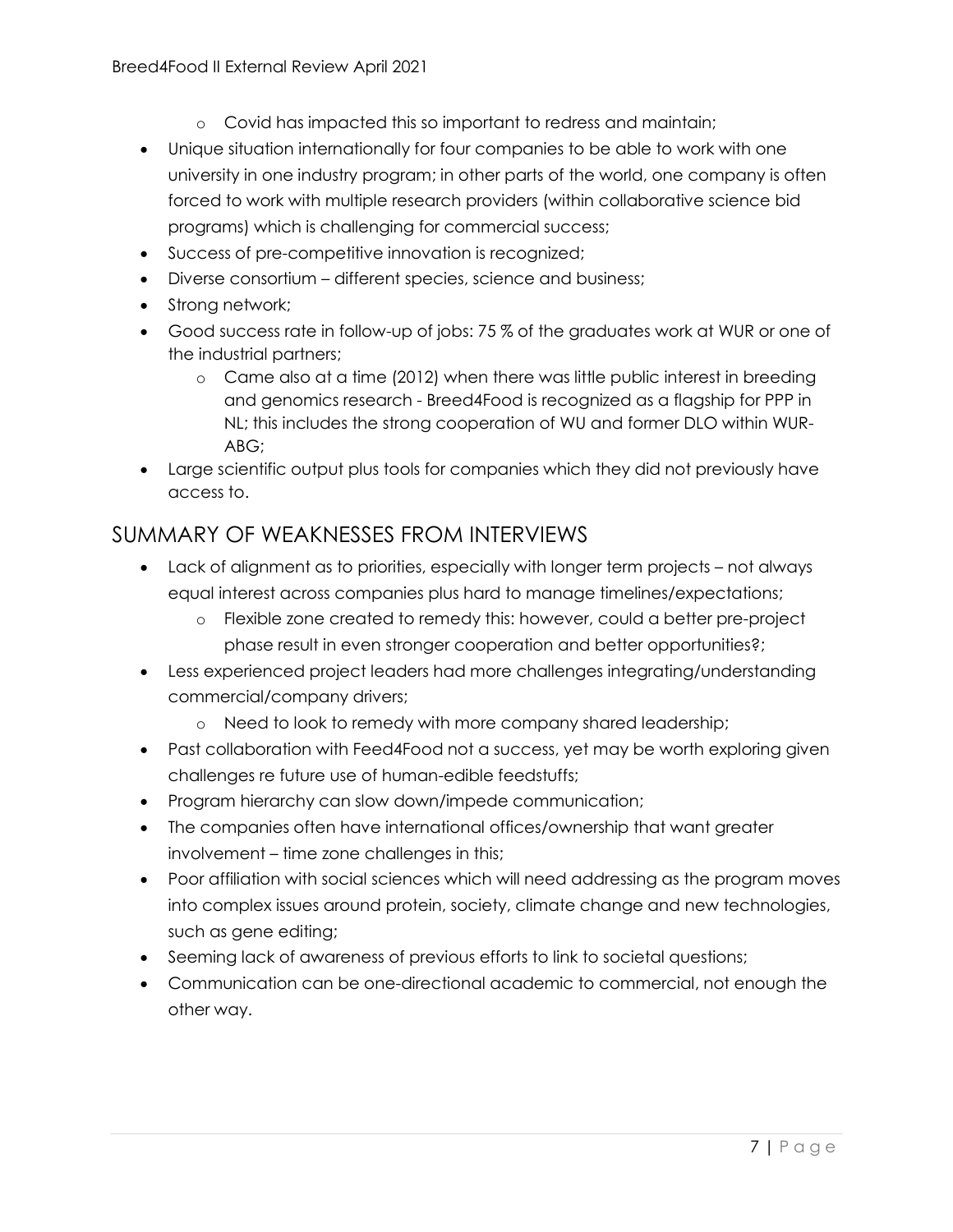### <span id="page-7-0"></span>GENERAL INTERVIEW COMMENTS

- More consideration needs to be given to training in non-scientific areas of project management, leadership and soft skills;
- Societal challenges as relevant to commercial companies as academia and discussion re social license should be happening at both levels;
- Has Breed4Food been passive/reactive regards societal challenges? How can they be more proactive?
- Is there suitable weighting on societal issues in the program?
- Greater creativity needed to incorporate more multi-disciplinary thinking;
- Involvement of societal panels for feedback would be useful;
- Scientists not always best people to consult and communicate around these issues thinking around multi-sector groups;
- Explore greater co-operation across borders;
- Map where hot areas are e.g., postdocs can have secondments to learn new technologies;
- Work with funding agencies to create new support for these activity gaps;
- Companies understand the need to move to more society/environmental traits, but the main drivers are still production and efficiency, is there sufficient strategic thinking?
- The general public are not aware of a lot of the good work that is being done in terms of balanced trait selection which could be a start point for a wider dialogue;
- Opportunities for greater international reach;
- Opportunities for animal breeding tools to be applied to insect breeding (for future food);
- Opportunities for tailored products personalized food, small scale manufacturing extend collaboration with e.g., microbial sciences.

### <span id="page-7-1"></span>SPECIFIC RECOMMENDATIONS

Breed4Food is a world-class program, and always when leading, seeking further improvement is vital to maintain relevance and a leadership position. The opportunities for improvement which we have identified, fall into three main areas:

- 1. Strengthening a shared culture across the partnership.
- 2. Improving processes.
- 3. Societal impact and social license.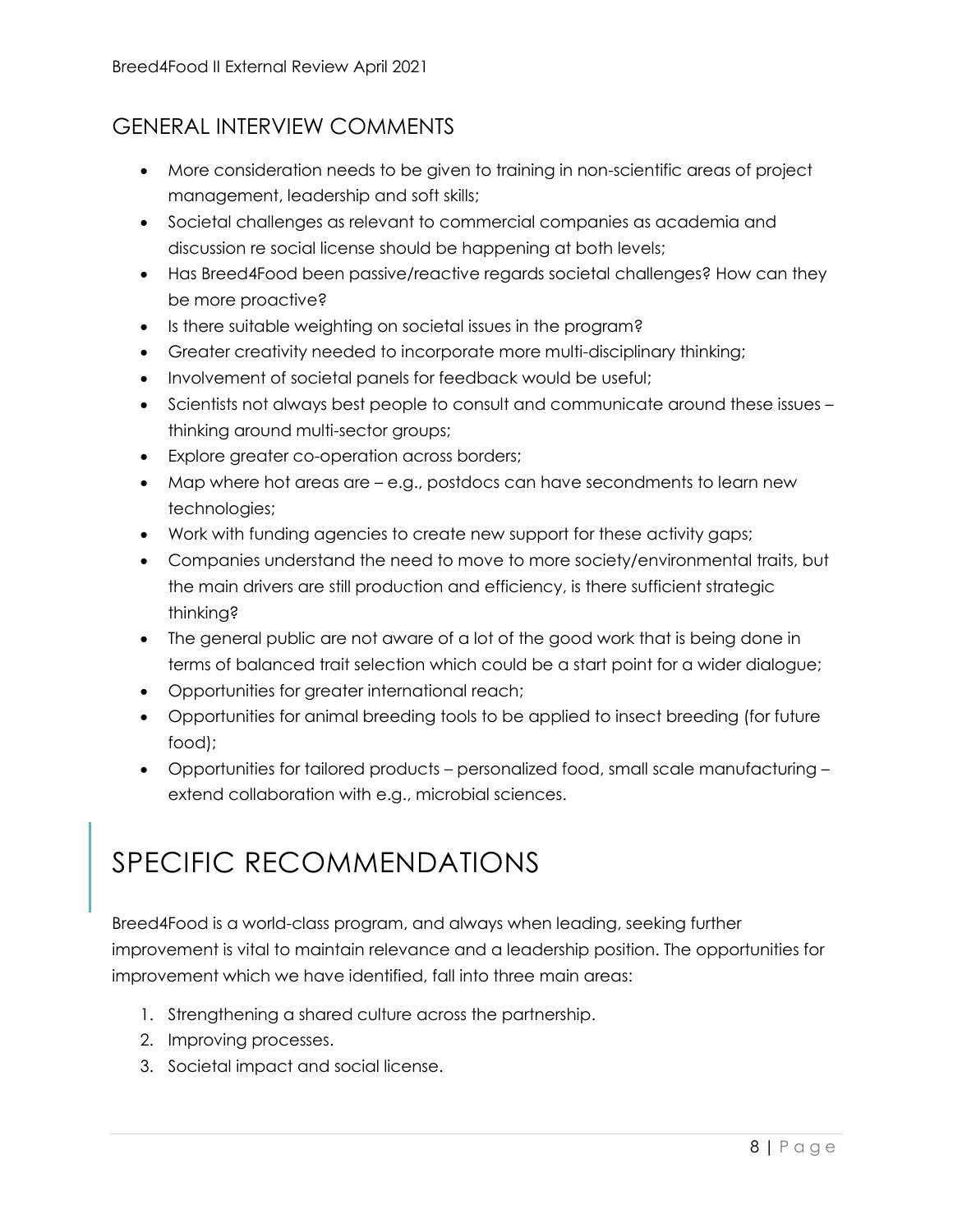Some of the recommendations identified, have the potential to address more than one of the three areas for improvement (Shared Culture, Improved Processes, and Societal Impact and social license). All recommendations are provided as examples to stimulate Breed4Food adapted solutions.

### <span id="page-8-0"></span>Challenge 1. Shared culture

A shared culture within Breed4Food has been created already and we believe this can be enhanced. We recognize the challenges in doing this, multiple organizations with differing drivers, project leaders with many pulls on their time and a societal environment which is less supportive of livestock production than it has been in the past. For these reasons, greater effort and energy needs to be placed into creating a shared culture than that required to do this within a single entity.

#### <span id="page-8-1"></span>*1a. Integrated training/leadership program*

Generally, there is good technical training provided within the Breed4Food program, but there is less emphasis placed on incorporating the skills and training which go beyond technical skills, such as leadership, conflict management and project management which are needed for success in any organization.

There are different designs for this type of training program. We believe a program of multiple (e.g., 4) one-week, residential modules over 12 months with high quality external delivery would provide the opportunity for peer-networks to be created across the companies and WUR and would be of great value to individuals within the program as well as the partners.

The industry partners could also consider it for their top junior executives and not just the "genetics team". The syllabus could include training in commercial management, such as processes that aim to improve the pipeline from ideation to application (see below under Improved Processes), especially given the majority of scientific graduates have little formal commercial/business training.

Business schools (e.g. INSEAD) may be able to provide a tailored program based on their work with multi-national companies to deliver multi-disciplinary and multi-cultural team building and training for the "leadership challenge".

#### <span id="page-8-2"></span>*1b. Provide formal secondment opportunities*

Many of the existing staff/student swaps - time spent outside of their main organization - are organized on a relatively informal basis. In some cases, young researchers were able to formally spend one day per week in their associated commercial organization which they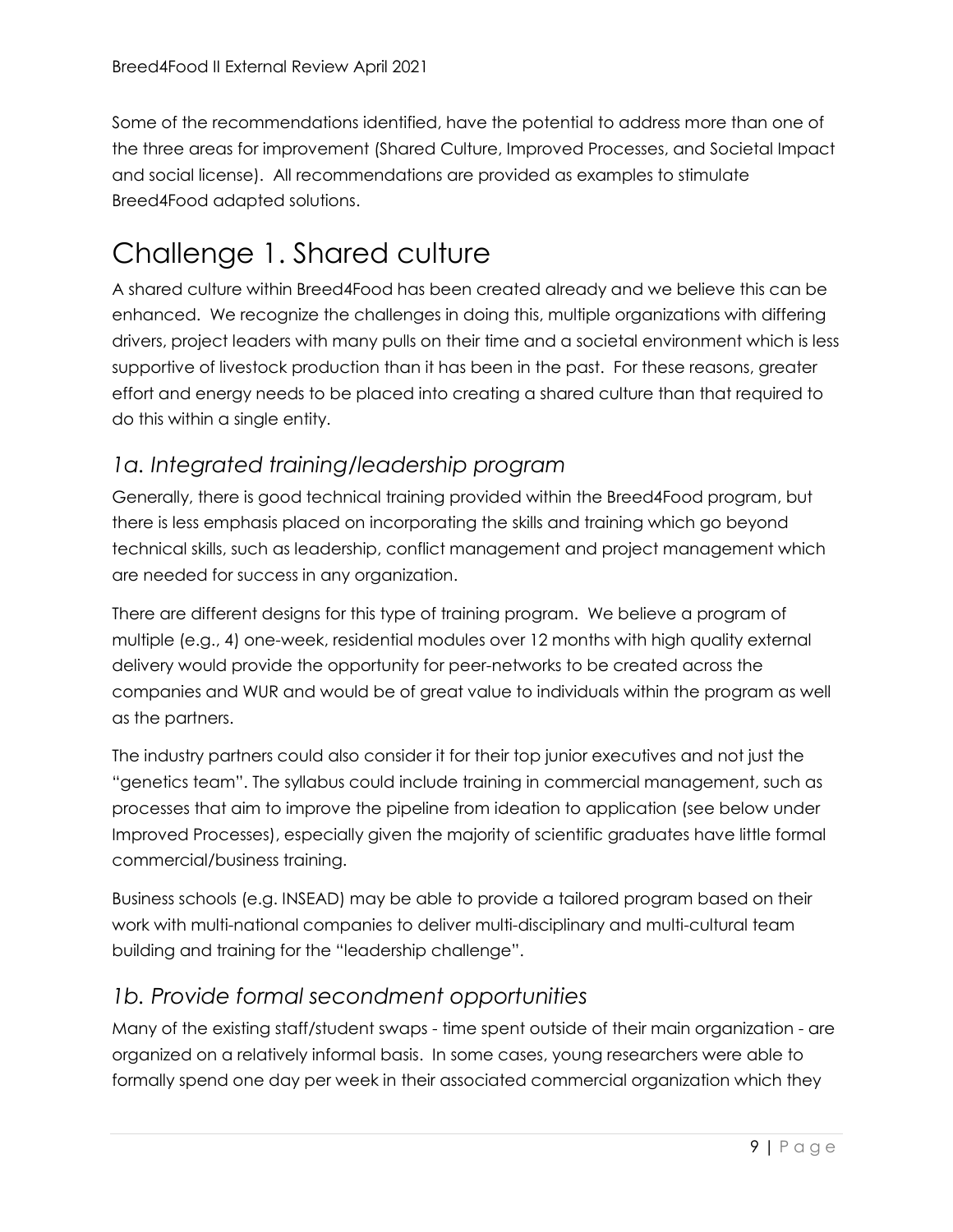said contributed greatly to their understanding of that organization's culture and drivers and their project outcomes.

We would like to see more frequent and more formal secondment opportunities created for all involved (not just early-career researchers). These secondments could also be outside of the five core organizations and could be international – e.g., to learn specific skills in an internationally leading organization.

Ideally, secondments would be for a period of months and would be reciprocal, with secondments provided to move between academic and commercial environments and vice versa (as well as between parties and across borders). WUR-ABG has participated successfully in this type of scheme for trainees (can it be expanded with industry?).

Ideally, secondments would be within project frameworks (see below #2) that are supported by training programs (see 1a and it should include company staff in training held by WUR).

#### <span id="page-9-0"></span>*1c. Increase Woven Threads*

Breed4Food should also consider developing opportunities to promote greater informal interactions (woven threads) across its structures and across outside organizations to stimulate problem solving, cross-disciplinary collaboration and the development of new directions (see also #2&3).

This may also help Breed4Food to explore new areas where interests may not be completely aligned across all partners. The "flexible component" of the consortium has been introduced to help address this aspect but it seems to treat the symptom rather than the cause. Improved planning prior to project selection (Challenge 2) may help address this and create a stronger program.

The Consortium Manager should proactively seek ways to stimulate interactions across Breed4Food, from organizing travel groups to meetings to arranging "dinner meetings" for all participants across Breed4Food with invited (external) speakers.

In addition to this, more across-campus inputs into student supervisory and exam committees should be considered to widen networks and increase awareness of developments in other fields.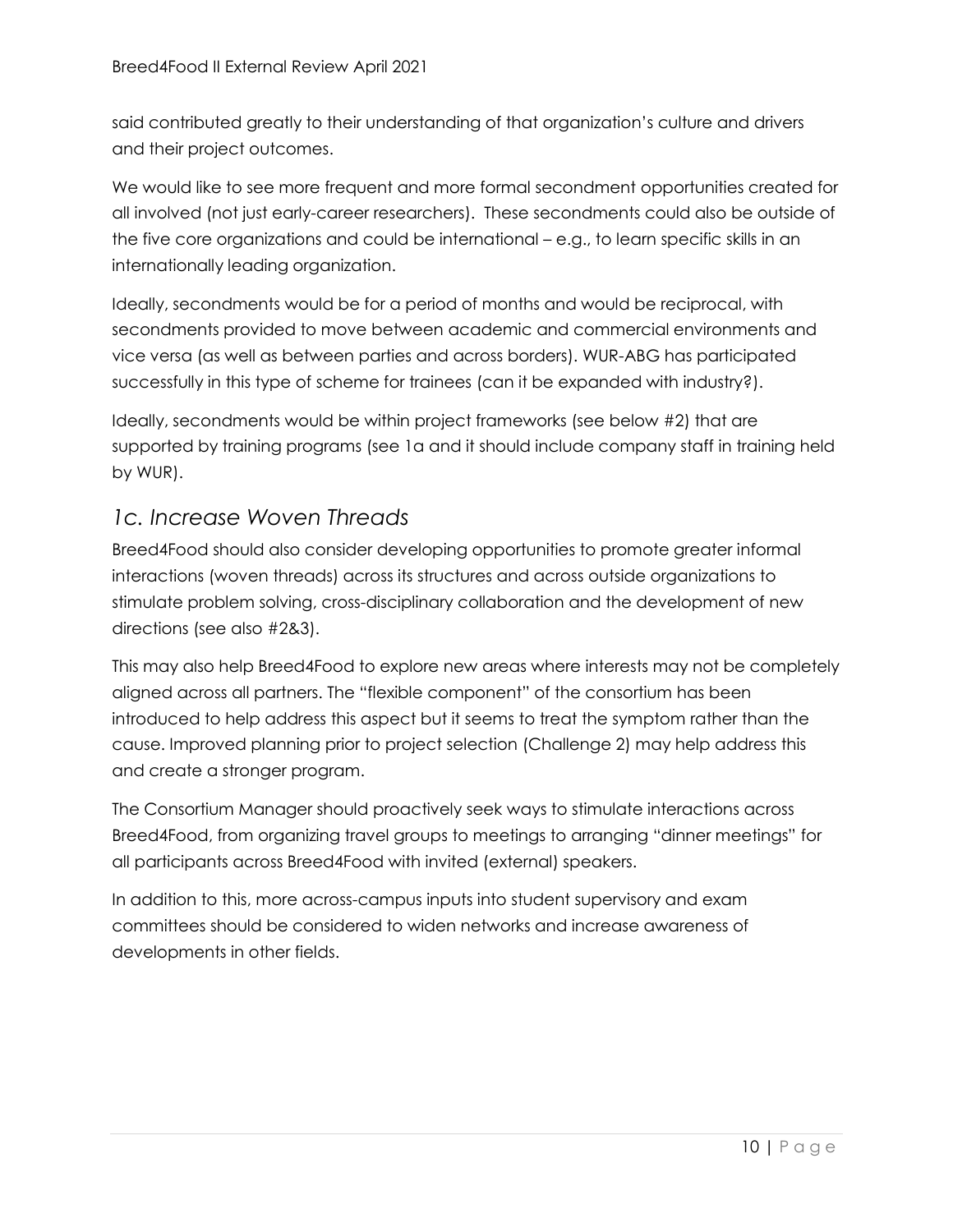## <span id="page-10-0"></span>Challenge 2. Improving processes.

#### <span id="page-10-1"></span>*2a. Develop new processes around project selection and management that formalize and direct proposals to prepare for success.*

There are differences in how project leaders are selected and how projects are managed. This is to be expected given different personal management styles, but processes can be optimized with a more formal management process (which links to training, see Challenge #1). Consistency is important in such a significant collaboration and particularly for integrating two-way communication between commercial and academic needs and the bridge into discovery and application/implementation.

One option would be to use a "contract" format (project management style) that identifies responsibilities beyond the research phase.

A simple template (no more than 2 pages and preferably 1 page) can set out the key elements of a project or initiative and most importantly who the key "sponsors" of the project are.

Different formats may be included where appropriate e.g., GANTT charts with the format best created (and refined) specifically for the program and links to budgets and timesheets (if used). A good project management, off-the-shelf software program, may be suitably incorporated.

The appointment of project co-leads may help address the weakness identified as onedirectional communication or participation in projects. However, this should consider the entire pipeline from research to application. Involvement of "sponsors" responsible for application from the beginning of project creation can help drive research and development by keeping a focus on how results can be adopted. These individuals may be selected from project leads, however, the key is connecting the research and the application elements and creating active ownership of both performance and the outcomes. Project development begins with this in mind, so as to generate broad inputs at the beginning of a consortium project and so that the "receivers" of the outputs and their roles are identified. They are the "pull" to improve both efficiency and success in terms of impact (academic, commercial or societal). Such an approach can improve communication and team-working as well as reinforce a more strategic approach to project selection.

Such a framework can also support secondment and networking (see Shared Culture) as well as create opportunities for project members to take on "non-research" roles to develop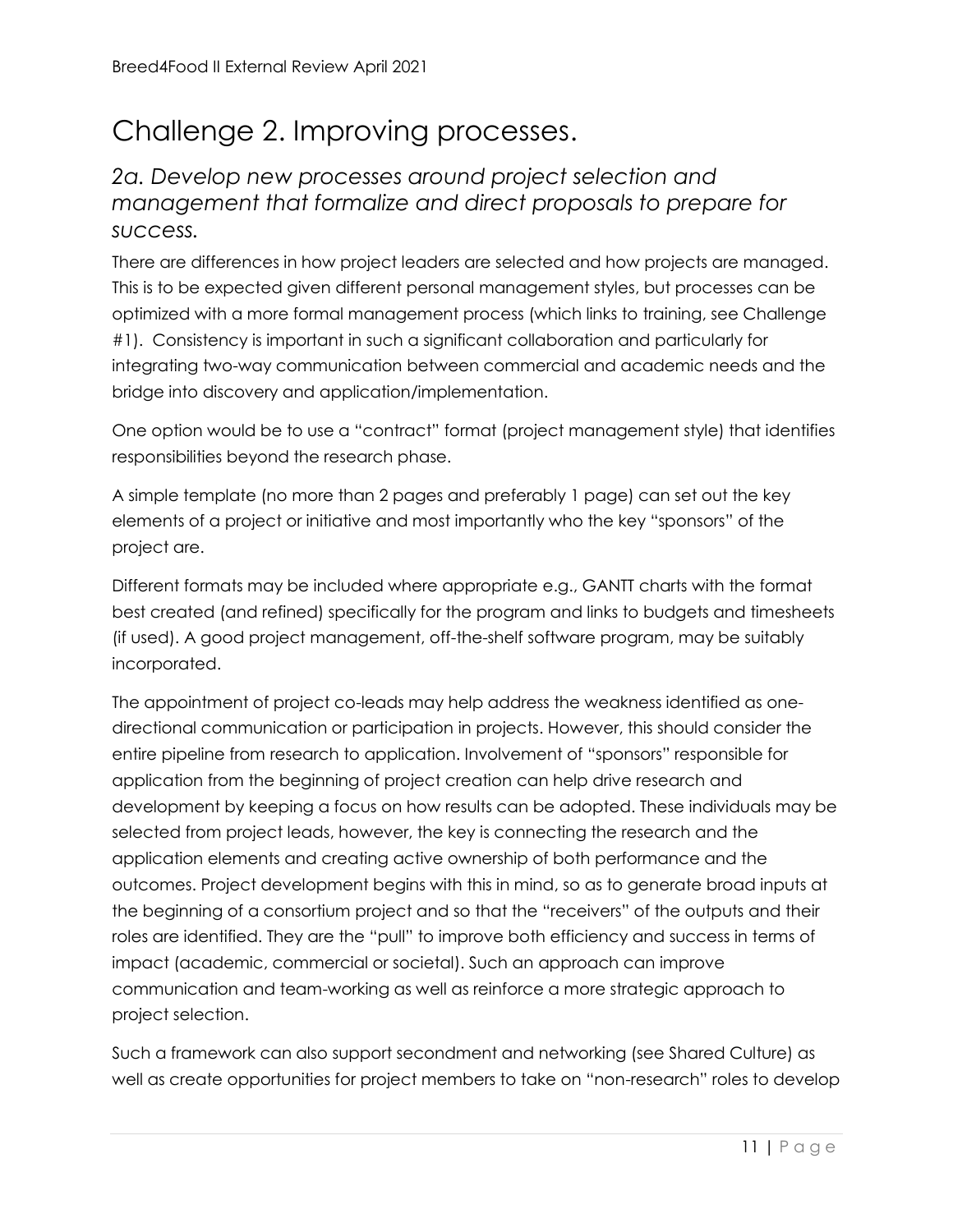broader competences. The aim would be to improve team focus (across the partners involved in a project) and reduce time to implementation for successful research.

This type of approach would also be useful for initiatives that go beyond the "genetic engine" providing a framework to support collaboration with third parties.

#### <span id="page-11-0"></span>*2b. Formal performance evaluation*

The majority of staff, if not all, within Breed4Food, should be incorporated within a formal performance evaluation framework at both WUR and the partner organizations.

We acknowledge that each organization will have their own mechanisms in place for doing this. As such, there will be an initial scoping exercise required to establish how to do this in a way which complements existing performance evaluation programs and is in the best interests of career development and outcome realization.

The projects within the consortium are too important to be regarded as "an extra task" that gets in the way of "priority roles for the employing organization." Breed4Food projects should have equal weighting for participating staff together with their other roles and be recognized as such by their employment organization.

### <span id="page-11-1"></span>Challenge 3. Societal Impact and social license

The members of Breed4Food demonstrated strong awareness of the different challenges animal improvement faces in the future. This was particularly evident among the earlycareer researchers where some stated they were at times uncomfortable communicating what their work involved (livestock improvement) for fear of recrimination from those against animal protein production (for whatever reason).

Awareness of societal challenges were also clear amongst the commercial partners and there was some recognition that addressing these challenges is not easy from a commercial standpoint, without wider support from society and with the vexed question of "who pays?"

Awareness of the issues across the consortium did not lead to the issues being addressed or prioritized at the consortium level.

Examples include a failure to develop a coherent engagement strategy to address social license and a failure to broaden cross-disciplinarity problem solving (within the core activity).

The "flexible component" of the consortium may be used to help address this, however, the partners may prefer to address this independently. If addressed independently by the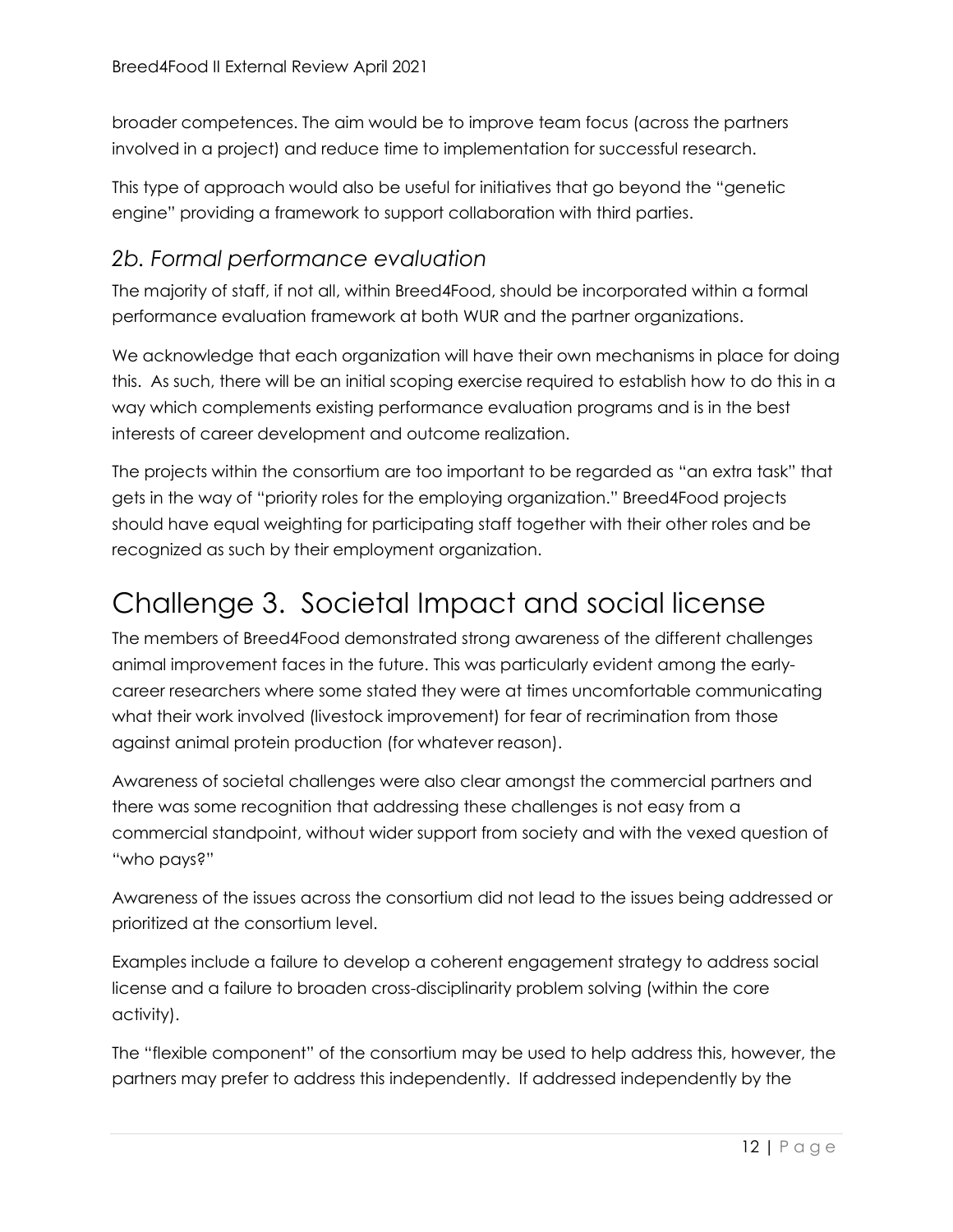partners, that may miss an opportunity for a proactive collective effort that utilizes the strength of Breed4Food.

#### <span id="page-12-0"></span>LEADERSHIP POSITION/OPPORTUNITY

Genetic improvement is positioned at the base of the value chain (or supply chain). As such, breeders understand that they must be "ahead of the curve" with regards to trait selection and improvement as it may take some years for changes to reach production parts of the value chain. For this same reason, those involved in genetic improvement are naturally able to take a leadership role in determining priorities for genetic improvement and determining alternate models (genetic/production or business models) for rolling out genetically improved livestock nationally and internationally. This leadership position can extend to incorporation of cross-disciplinary collaboration.

We would like to see the Breed4Food consortium consider how they might do this in Phase III with some suggestions as follows:

#### <span id="page-12-1"></span>*3a. Precompetitive collaboration for social license*

As is the case for areas such as food safety and animal health, social license for genetic improvement may be regarded as "pre-competitive" rather than opportunities for competitive advantage; at least in terms of strategy.

- i. Expand connections with key groups e.g., the Ministry of Agriculture, Nature and Food quality, LTO Nederland, Dutch Society for the Protection of Animals and others (including other PPPs) to develop a truly functional forum to plan and address societal needs in the future. Develop new project activity focused on this area to include social scientists (including economists) as well as technical researchers. Review previous initiatives (e.g. Code EFABAR) to investigate results in terms of creating open dialogue and shared values with society (addressing both local and international perspectives).
- ii. Investigate how to develop communication vehicles to society by integrating different skillsets and approaches (including the arts) – NWO and TKI A&F support these aspects so that Breed4Food should make it a priority to survey what is available and relevant to address wider stakeholder engagement.
- iii. Once benchmarking is complete then the management group (board) should discuss a plan to win new funding from agencies to address this gap. (Note: A similar approach should be considered to create support for investment into "process innovation" (Challenge 2) required to enhance consortium effectiveness).
- iv. The Breed4Food WUR team needs to ensure they are at the centre of strategic planning within WUR and the future of agriculture in order to identify synergies, opportunities for cross-cutting programs, and alignment with society's concerns. This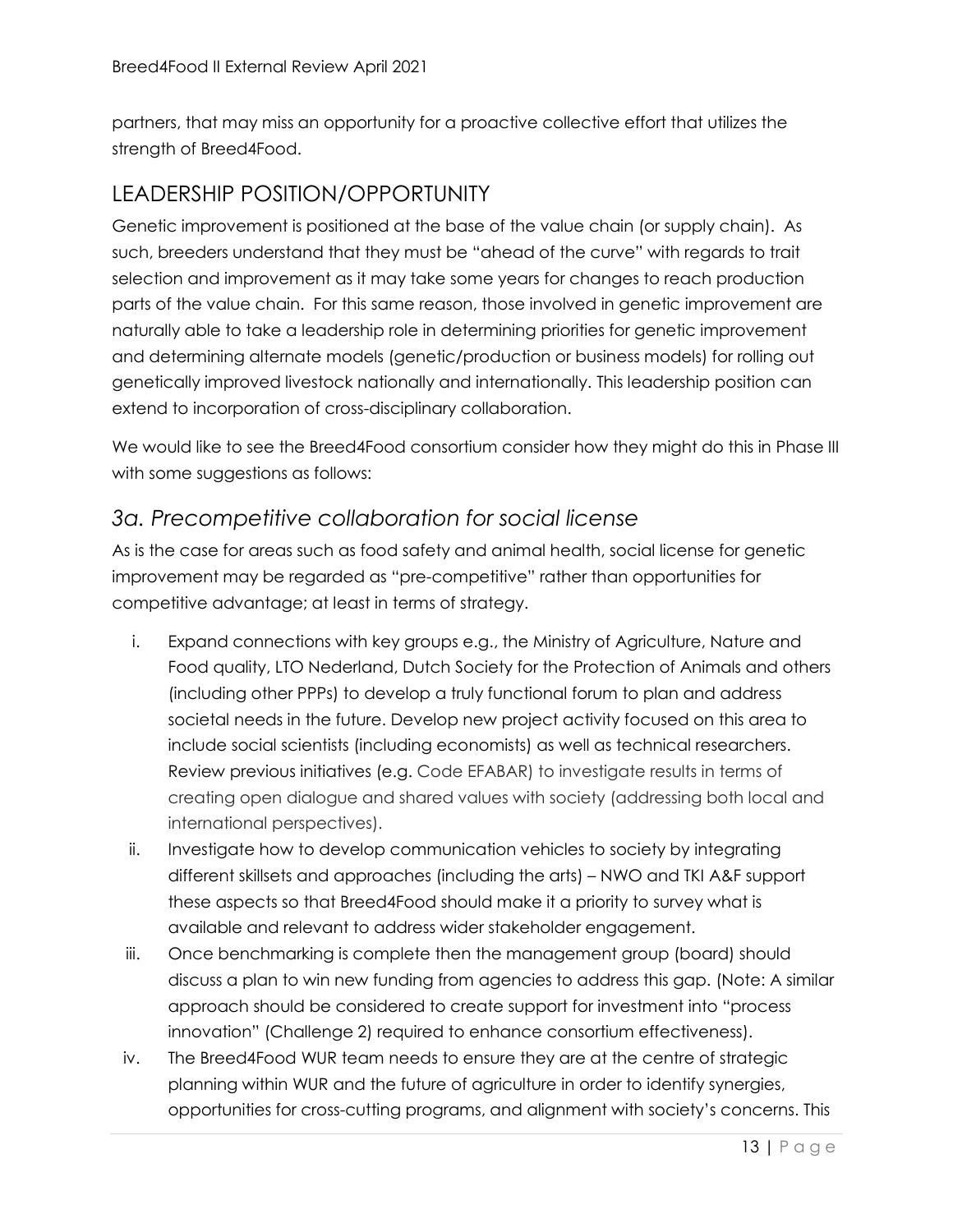will help Breed4Food take a proactive approach to sector transition and the necessary social license.

#### <span id="page-13-0"></span>*3b. Urgency in future innovations*

All Breed4Food people interviewed were acutely aware of the challenges facing animal protein production companies due to societal perceptions around climate change and animal welfare.

The early-career researchers were perhaps the most concerned and conflicted. It would be of value to have some of these early career researchers involved in society consultation, debate and development of new initiatives.

Key areas/activities which could be further developed are as follows:

i. Assessing models by which commercial entities are rewarded for addressing societal values, e.g., slow growing poultry was cited as an example where consumers pay more for the shift in production efficiency on the basis of better welfare and eating quality. This model will not fit all improvement scenarios. What other supply-chain models, including government involvement, could be integrated to ensure initiatives are developed which lower environmental footprints, improve animal welfare and resilience (especially in the face of climate change) and enhance the healthiness/quality of animal protein in human diets?

This quote is taken from prior interviews with external stakeholders and helps illustrate the opportunity:

In the past, breeding companies have moved away from 'diversity and region' towards 'uniformity and global'. The added value chains in the NW European market provide opportunities for the breeding companies to focus again on 'diversity and region' in their breeding programs. An example is the slow growing broilers in the market segment 'Better Life Quality Assurance Label, 1 star'.

Interview Bert van den Berg and Marijke de Jong d.d. 29Sep'20. Dutch Society for the Protection of Animals, Den Haag.

ii. Scientists often find it hard to incorporate more qualitative, social science activities into scientific programs and decision making. In terms of genetic improvement, the main area where social scientists were integrated into Breed4Food was in the area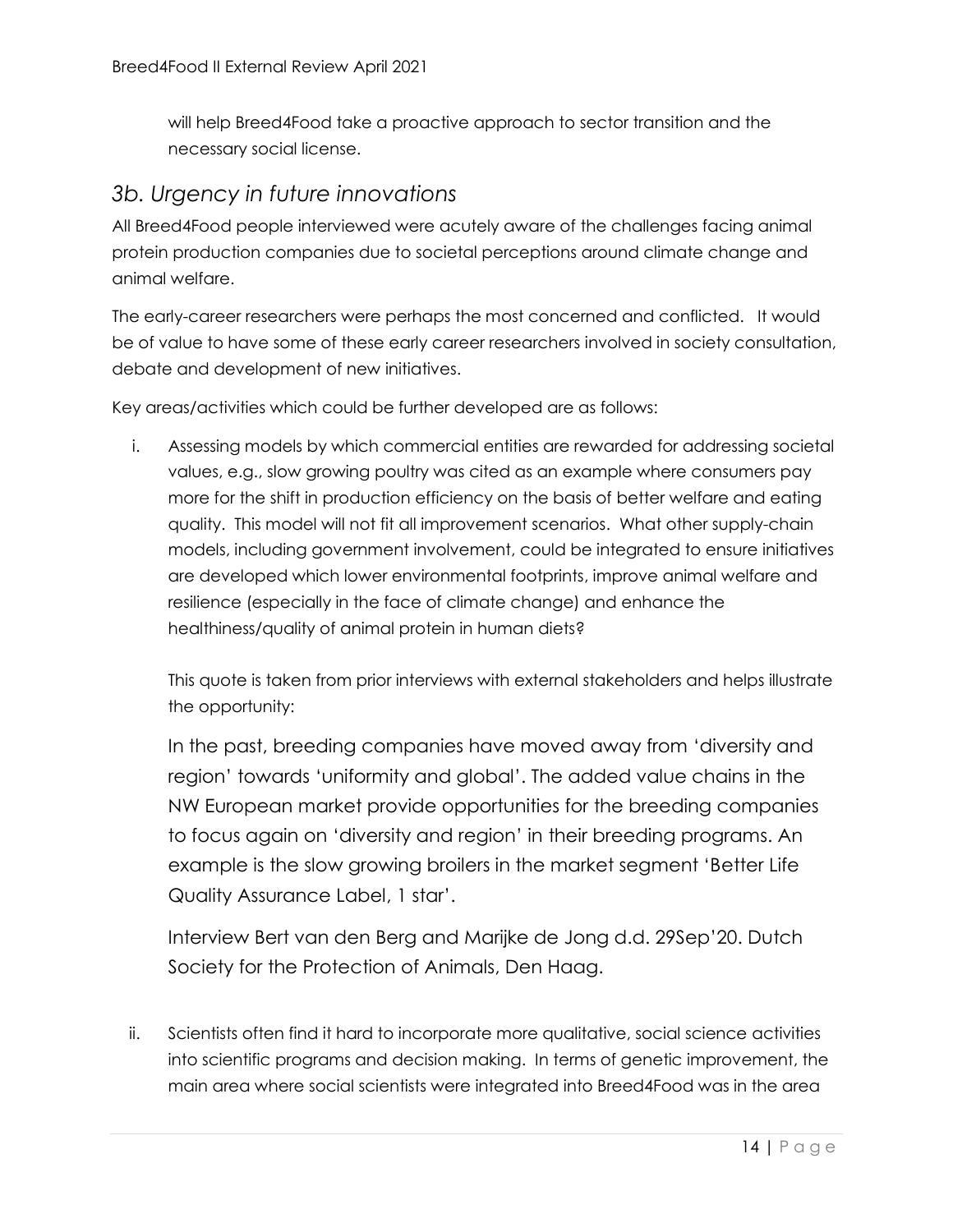of gene editing. This is an important inclusion, but gene editing is still a minor proportion of the livestock breeding industry and greater efforts need to be made to integrate social science into other parts of the program to help in finding animal breeding solutions which will be embraced by wider society and allow for greater transparency around production systems.

This quote is taken from prior interviews with external stakeholders and helps illustrate how animal production is perceived in society and the opportunity for greater codesign and transparency to address societal concerns:

The public view still is that breeding companies focus on maximum production f.e. the dairy cow with 10.000-15.000 litre milk per year that has to be culled at 3 years of age. Instead, the focus should be on efficiency of N-conversion in on-farm roughage and residual flows of the food industry, longevity and robustness of young livestock. "Interview André van Straaten d.d. 4DEC'20, Ministery of Agriculture, Nature and Food quality, Den Haag

- iii. Insects offer potential in both human and livestock diets. Existing and new livestock breeding tools and technologies can be applied to insect breeding to improve production efficiency and healthfulness. We would like to see a small pilot program within Breed4Food III which scopes out the opportunities, pathways and science required for integrated insect breeding and production systems.
- <span id="page-14-0"></span>iv. Development of programs such as start-up/problem solving weekends to encourage early-career scientists, across multiple disciplines, to develop ideas and solutions which could be integrated into animal production systems to address societal concerns. In order to attract bright, young innovators (across disciplines) prizes/awards could be included as well as inclusion of the entrepreneurial business sector (outside of the well-established existing animal protein sector). The best idea/s could then be assessed by WUR/companies for commercialization feasibility.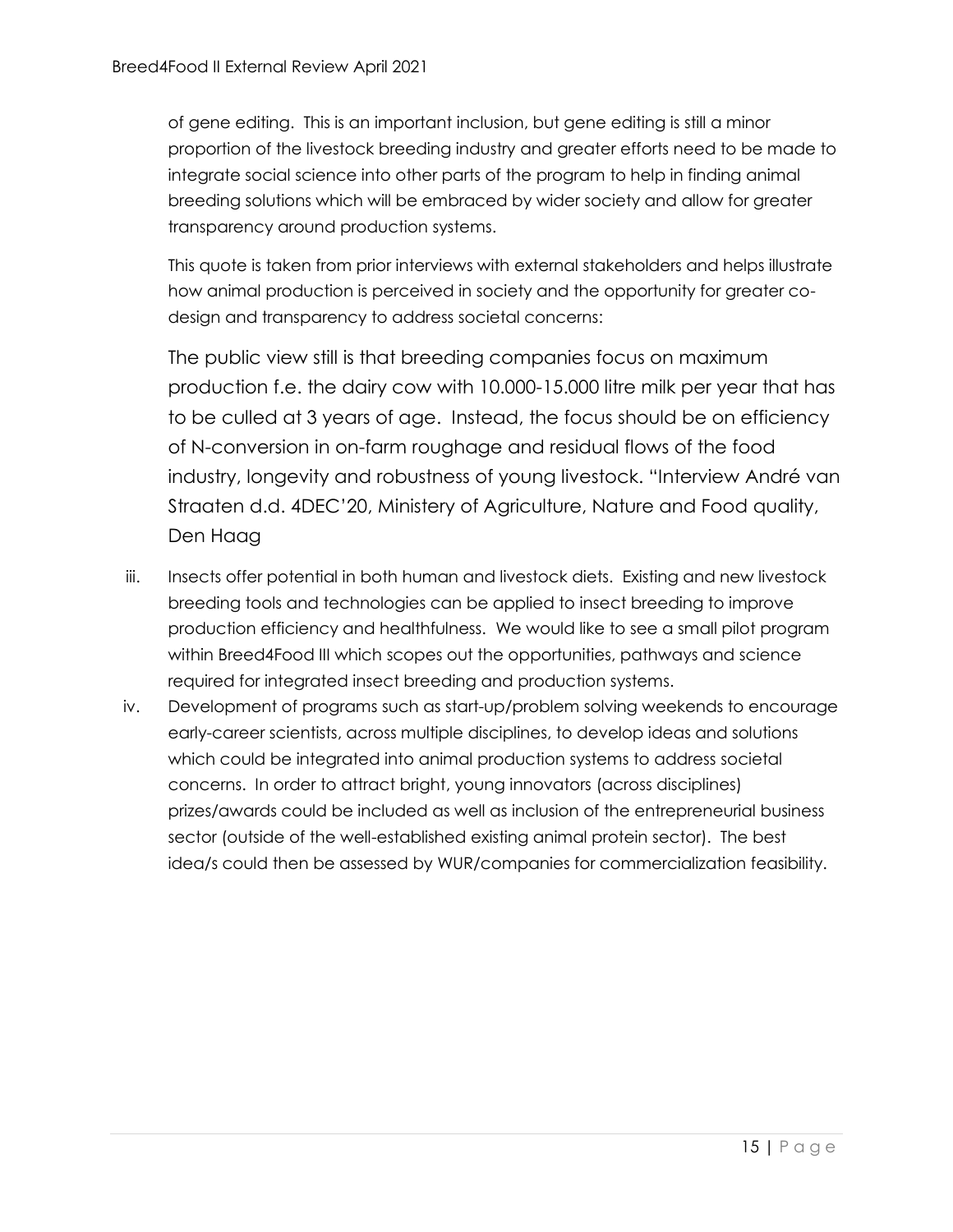### SYNTHESIS AND THE WAY FORWARD

Animal protein has played an enormously important role in human diets for centuries. Animal protein consumption is starting to decrease in developed countries yet in parallel, increase in developing countries, correlated with increased GDP per person.

#### *WE ARE AT AN INTERNATIONAL CROSSROAD REGARDS THE FUTURE OF ANIMAL PROTEIN IN HUMAN DIETS.*

Breed4Food has been a highly successful scientific collaboration for nine years, producing world-class scientific outputs and driving commercial adoption of new technologies, such as genomic selection. As the third phase of Breed4Food is developed and implemented there are improvements and exciting innovations which can be incorporated into the program to ensure it remains world leading and becomes genuinely transformational.

We have identified a number of recommendations which might be incorporated into phase III, which fall into the three categories: strengthening a shared culture across the partnership; improving processes; and societal impact and social license.

We are under no illusion - some of the recommendations we suggest are challenging, especially with regards to societal consultation and thinking which falls outside of traditional livestock commercialization models. However, the culture and excellence of the people and leadership within the Breed4Food consortium mean that these challenges should be faced head-on and sometimes in a different manner to the development of past innovations.

International leadership by the Breed4Food consortium in leading best practice and innovation will be critical for transitioning to a future that addresses societal needs in both the developed and developing world and which continues to include livestock as an integral part of future society.

It is worth noting, that the FAO United Nations have developed a plan "Transforming the livestock sector through the sustainable development goals," and initiatives by Breed4Food should align with this plan in recognition of the important role of animal protein in human diets and the global challenges and opportunities for the livestock industry.

International leadership by the Breed4Food consortium in driving best practice in animal production and innovation can be instrumental in addressing issues associated with healthy diets, climate change and animal welfare. We should not hide from audacious targets.